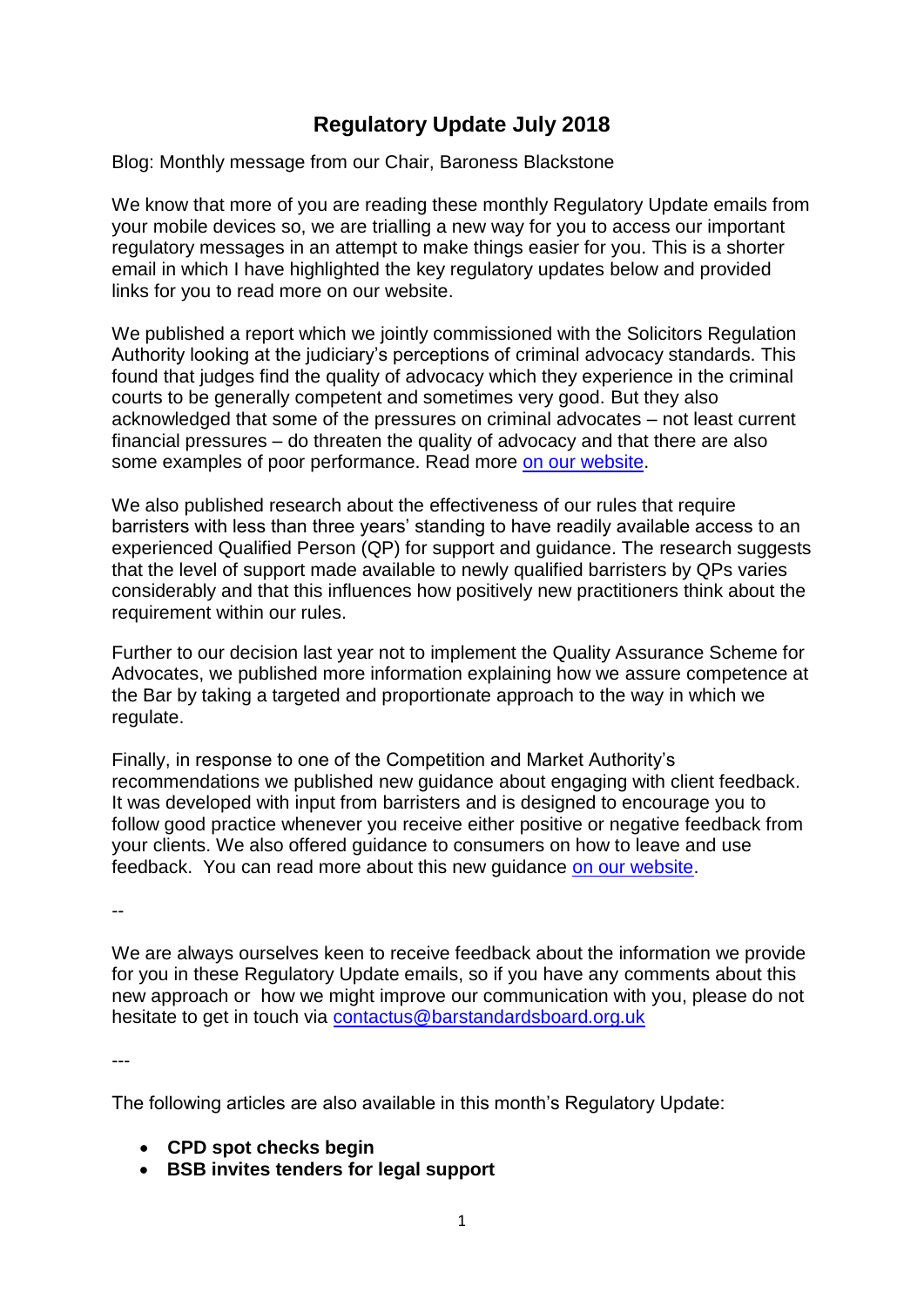#### • **BSB appoints two new members to the Governance, Risk and Audit Committee**

[List of headings linking to additional articles on the website. NB: This will be end of this version of RU.]

# **Regulators publish reports into criminal advocacy standards**

Barristers and solicitor advocates representing clients in criminal courts are generally delivering a competent service to the public, two reports released last month have found.

Published by the BSB and the Solicitors Regulation Authority, the first report explores the views of the judiciary on the current quality, provision and regulation of advocacy within the criminal courts.

Jointly commissioned with the BSB and produced by the Institute for Criminal Policy Research of Birkbeck, University of London, the [Judicial Perceptions Report,](https://www.barstandardsboard.org.uk/media/1939251/judicial_perceptions_of_criminal_advocacy__final_report__june_2018.pdf) involved in-depth interviews with 50 High Court and circuit judges.

Alongside this the SRA's Thematic Review of Criminal Advocacy, was informed by data gathering and interviews with 40 solicitors' firms actively involved in providing advocacy by solicitors within the courts.

Overall the two reports suggested that while the quality of advocacy was generally meeting the required standards, there were some examples of poor advocacy.

Key findings of the jointly commissioned judicial research included:

- While judges viewed the current quality of advocacy as competent, some felt that standards were declining in some areas, especially in relation to core courtroom skills such as case preparation and dealing with some witnesses.
- Advocates' skills in dealing with young and vulnerable witnesses are largely improving.
- The most commonly cited barrier to high quality advocacy was advocates taking on cases beyond their level of experience.
- Judges were uncertain over when, and how, they should report poor advocacy to regulators.

Key findings of the SRA's thematic review included:

- Firms use in-house solicitors to support the vast majority of criminal work in magistrates' courts and youth courts (90 percent), and 29 percent of work in the Crown Court.
- The solicitors' advocacy market is dominated by smaller firms and increasingly ageing individuals, while the number of new entrants to the market is falling.
- Levels of complaints regarding advocacy work are relatively low (22 recorded complaints in two years across all 40 sample firms).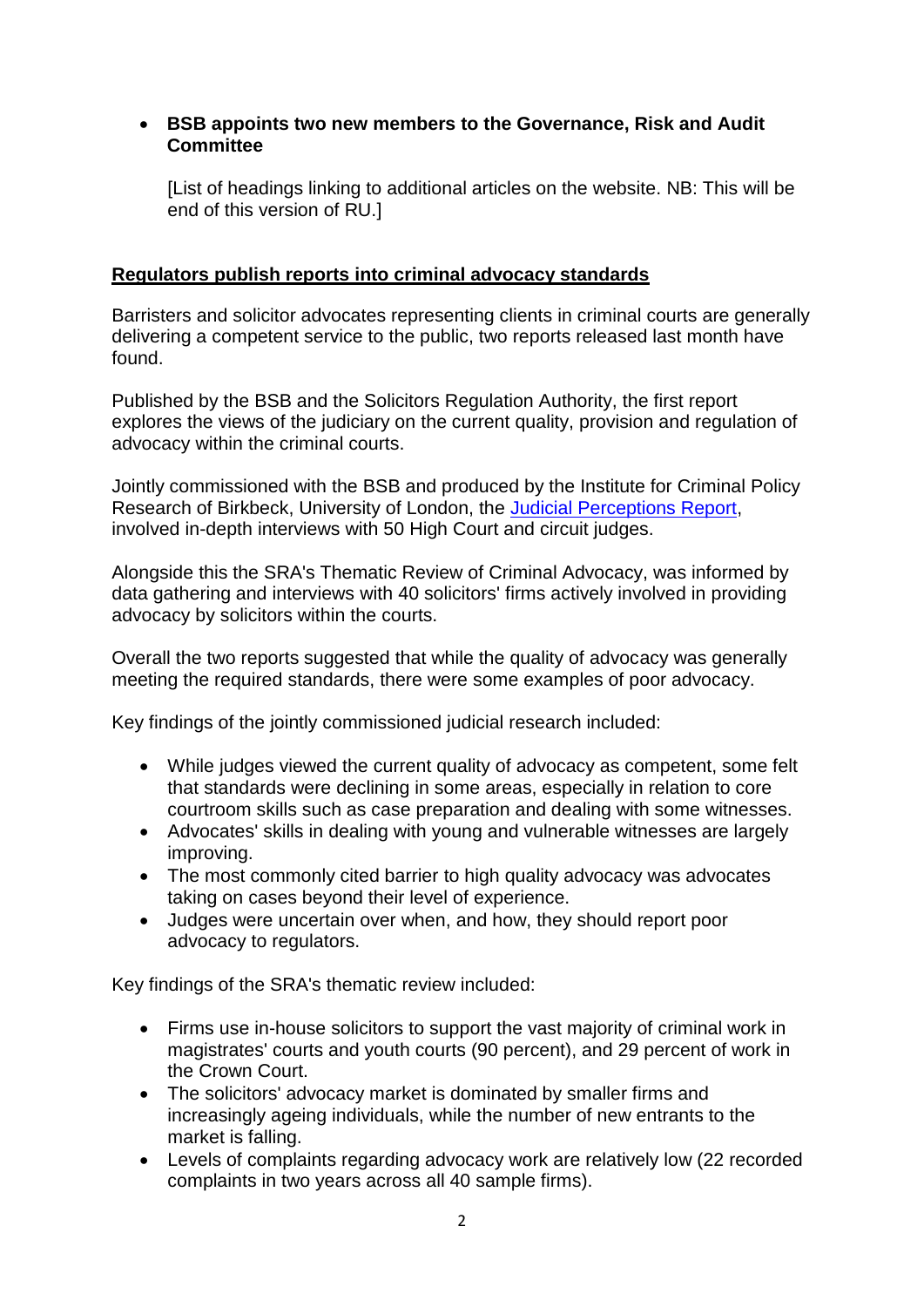• Approaches to training are inconsistent, with its delivery often infrequent, limited or not planned.

Building upon the findings of both reports the SRA will be undertaking further work to understand the work of solicitor advocates. We have also published [our strategy for](https://www.barstandardsboard.org.uk/media-centre/press-releases-and-news/bsb-explains-how-it-assures-competence-at-the-bar/)  [assuring the quality of advocacy.](https://www.barstandardsboard.org.uk/media-centre/press-releases-and-news/bsb-explains-how-it-assures-competence-at-the-bar/)

#### **CPD spot checks begin**

The spot check of 2017 CPD records is now underway. You may have already been contacted by us with a request to submit your records. If you have not heard from us, please ensure your contact details are up-to-date as we may be trying to contact you. More information on CPD and the spot check can be found [on our website.](https://www.barstandardsboard.org.uk/media/1800835/cpd_guidance_for_barristers.pdf)

#### **BSB invites tenders for legal support**

Last month we invited tenders to provide legal advice and representation for the next three-year period from September 2018 until September 2021.

The successful bidder will be retained by us to provide legal advice and support in relation to our regulatory decision making.

We require the successful bidder to be able to demonstrate experience in requiatory and disciplinary law as well as acting on behalf of public bodies.

Read the full invitation to tender [document](https://www.barstandardsboard.org.uk/media/1938006/legal_support_tender_final.pdf) on our website. The closing date to submit tenders is 5pm Friday 13 July 2018

#### **BSB explains how it assures competence at the Bar**

Following [our decision last year](https://www.barstandardsboard.org.uk/media-centre/press-releases-and-news/bsb-to-take-a-new-approach-towards-assuring-quality-at-the-bar/) not to implement the Quality Assurance Scheme for Advocates (QASA), we have published more detail about how we assure the competence of barristers.

The approach reflects our move in the last few years to become a more risk-and evidence-based regulator that takes better targeted action to maintain standards of practice at the Bar. This means that more focused regulation can be introduced where concerns about professional competence have been identified – for example, the recently introduced competence and registration requirements in relation to [Youth Court advocacy.](https://www.barstandardsboard.org.uk/media-centre/press-releases-and-news/bsb-announces-new-regulatory-approach-to-improve-advocacy-standards-within-youth-courts/)

As well as specific targeted regulation, our approach to assuring standards includes a range of additional measures that have already been implemented. These include:

• our Future Bar Training reforms that include a clearly defined set of knowledge, skills and attributes expected of all newly qualified barristers on their first day of practice, as specified in [the Professional Statement for](https://www.barstandardsboard.org.uk/qualifying-as-a-barrister/becoming-a-barrister/professional-statement/)  [Barristers;](https://www.barstandardsboard.org.uk/qualifying-as-a-barrister/becoming-a-barrister/professional-statement/)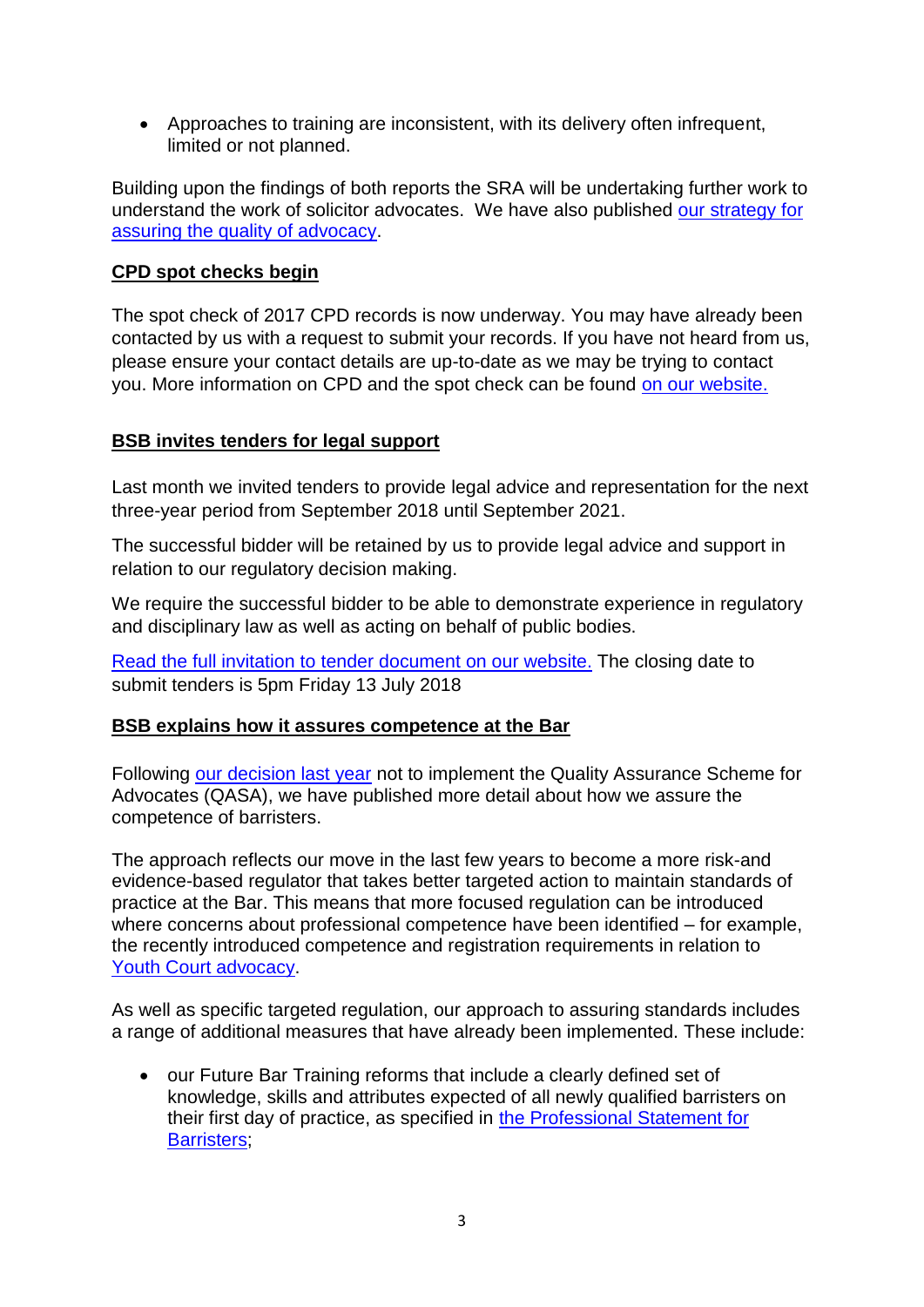- the introduction in 2017 of the new Continuing Professional Development [\(CPD\) scheme for experienced barristers](https://www.barstandardsboard.org.uk/regulatory-requirements/for-barristers/continuing-professional-development-from-1-january-2017/established-practitioners-programme/) which, aligned with robust monitoring by the regulator, places greater responsibility on individual barristers to reflect upon their learning and development, set learning objectives and review them annually; and
- existing regulatory controls stemming from a requirement in our Handbook that barristers should not undertake work unless competent to do so.

The paper also explains how we use external indicators of the profession's competence to inform our regulatory approach. These include existing measures of barristers' competence such as assessments to join specialist panels like the Treasury Panel or for appointment as a QC.

If there are areas of the Bar's work that need further regulatory initiatives in the future, we will take appropriate and proportionate action to address such risks.

The approach explains why we have decided not to implement QASA and why we recently applied to the Legal Services Board to have the Scheme's rules removed from our Handbook.

More detail about our approach to assure competence is [available on our website.](https://www.barstandardsboard.org.uk/media/1940966/assuring_the_competence_of_barristers_july_2018.pdf)

## **Newly qualified barristers benefit from regular guidance by experienced practitioners but levels of support vary**

We have published [a research](https://www.barstandardsboard.org.uk/media/1941342/qualified_persons_report_july_2018.pdf) report about the effectiveness of our rules that require newly qualified barristers with less than three years' standing to have readily available access to an experienced practitioner – a Qualified Person (QP) – for support and guidance.

The research, which is accompanied by a [summary,](https://www.barstandardsboard.org.uk/media/1941338/qualified_persons_-_research_summary_july_2018.pdf) found that the levels of contact, support and advice available to newly qualified barristers vary considerably and that the arrangement was considered more valuable by those who had received more guidance from a QP. The findings also suggest that should a more prescribed approach be introduced by us, it could well deter current QPs from taking up an equivalent role in the future.

We conducted this research through an online survey and received views from both newly qualified barristers and barristers currently acting as a QP. The survey focused on the level and type of support received or provided as part of the arrangement, the frequency of contact between barristers and QPs, and views on the usefulness and proportionality of the arrangement.

The research found that:

• face to face meetings are the most common form of contact between QPs and newly qualified barristers;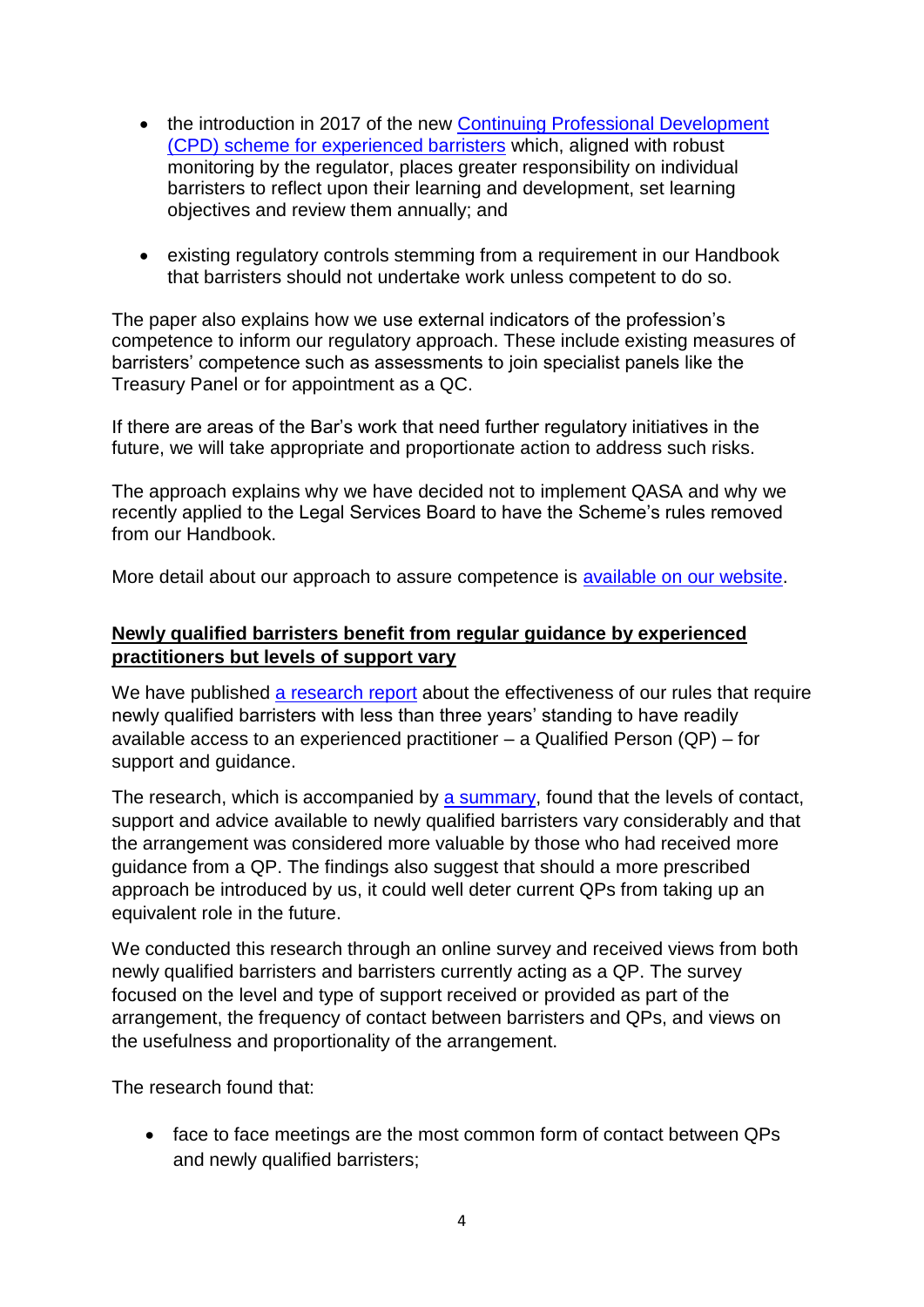- a majority of QPs (but a minority of new practitioners) stated they had regular meetings lasting over 30 minutes as part of their QP arrangement;
- a large majority said that guidance on the law was the most common form of advice given as part of the QP arrangement;
- a majority of QPs said that they provided advice on advocacy, but a majority of new practitioners said that they had not received advice in this area;
- a minority of QPs and new practitioners said that advice on the new practitioner's performance formed part of the arrangement;
- a majority of QPs felt that the requirement was helpful for new practitioners whilst the majority of new practitioners stated that the requirement was not helpful;
- the majority of new practitioners who had received advice on their performance or had regular face to face meetings as part of their QP arrangement felt the QP requirement was helpful; in contrast, the majority of new practitioners who did not have regular meetings with their QP felt it was not helpful; and
- most respondents said that the Alternative Qualified Person (AQP) requirement - when new practitioners do not have a suitable QP within their principal place of practice, the BSB can approve an arrangement for an AQP who has a different place of practice from the barrister - was both helpful and proportionate but nearly half of QPs said that the additional stipulations of an AQP agreement would deter them from acting as an AQP.

# **BSB appoints two new members to the Governance, Risk and Audit Committee**

We have announced two appointments to our Governance, Risk and Audit Committee (GRA).

Elizabeth Butler fills the current vacancy and she joined the committee on 1 July 2018. Stephen Hickey is to fill the vacancy that becomes available at the end of the year and he will start on 1 January 2019.

The GRA Committee meets eight times a year and is responsible for ensuring that our corporate governance standards and internal controls are maintained. The Committee keeps under review and advises our Board on all matters relating to the risk management framework and our internal audit function.

Short biographies of the new members are available [on our website.](https://www.barstandardsboard.org.uk/about-bar-standards-board/how-we-do-it/our-governance/our-committees/governance,-risk-audit-committee/)